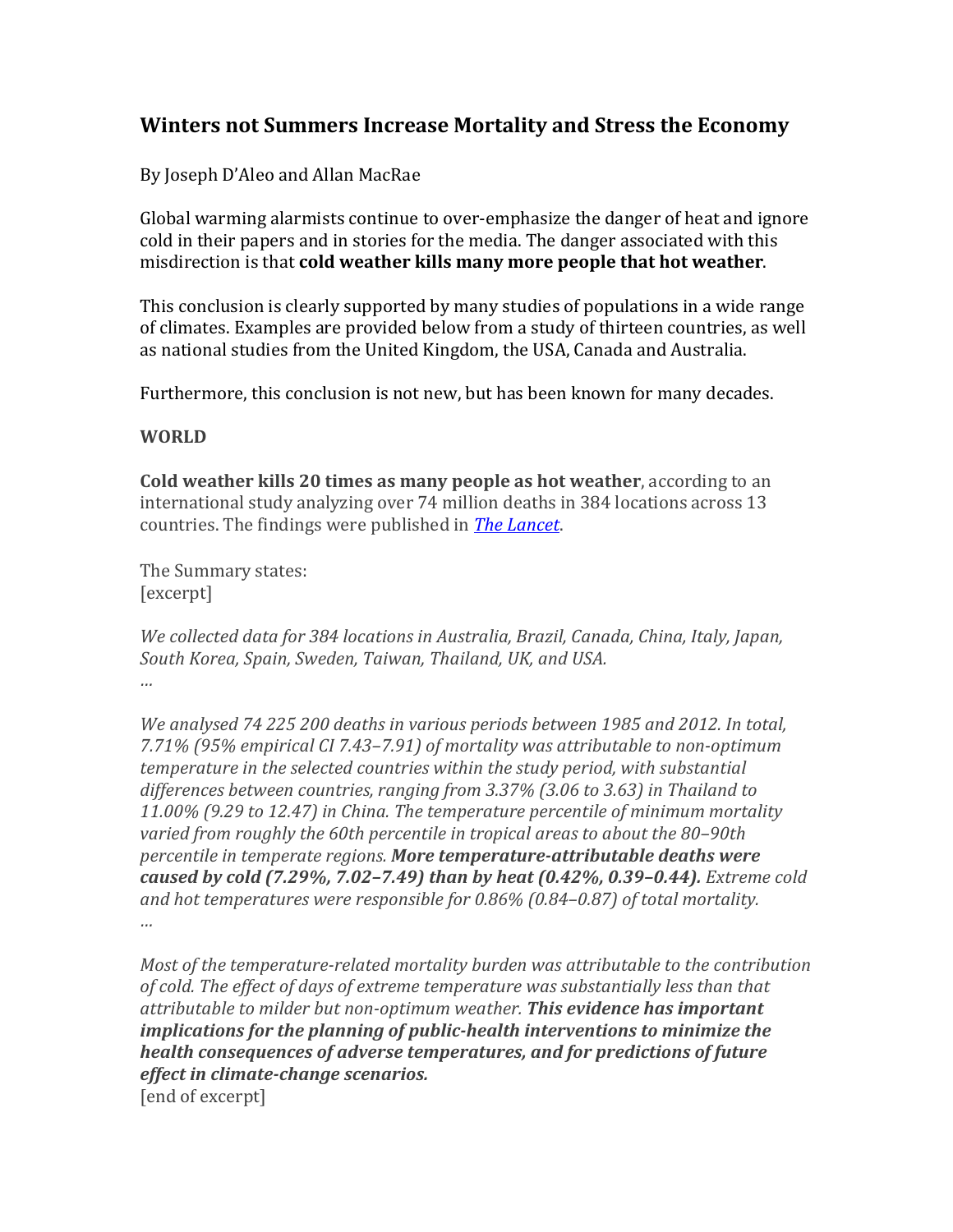#### **UNITED KINGDOM**

The [UK Guardian](http://www.theguardian.com/news/datablog/2013/nov/26/excess-winter-deaths-up-29) examined Excess Winter Mortality after the 2012/13 hard winter. **A total of about 50,000 Excess Winter Deaths occurred that winter in the UK.**

## [excerpt]:

*Each year since 1950, the UK Office for National Statistics [\(ONS\)](http://www.ons.gov.uk/ons/rel/subnational-health2/excess-winter-mortality-in-england-and-wales/2013-14--provisional--and-2012-13--final-/stb.html#tab-Excess-Winter-Mortality--EWM--and-temperature-) has looked at excess winter mortality…* 

*Excess winter mortality was 31,100 in England and Wales in 2012/13 – up 29% from the previous year. Figures for Scotland were also released recently showing a much smaller increase in winter deaths, up 4.1% to 19,908. In Northern Ireland meanwhile, the raw numbers were low but the increase was large – a rise of 12.7% to 559 deaths.* 

*The methodology behind the maths is surprisingly simple; the ONS take an average of deaths in winter (those in December to March) and subtract the average of non-winter deaths (April to July of the current year and August to November of the previous year). The result is considered 'excess'.*  [end of excerpt]

In the milder climates of [western and southern Europe, the Excess Winter Mortality](http://jech.bmj.com/content/57/10/784.full)  [is greater than in the colder northern climates,](http://jech.bmj.com/content/57/10/784.full) where people are more accustomed to colder winters and homes are built to keep the residents warm (better insulation and central heating). Also energy costs in Europe are much higher due to the early adoption of inefficient and much more expensive renewable energy schemes.

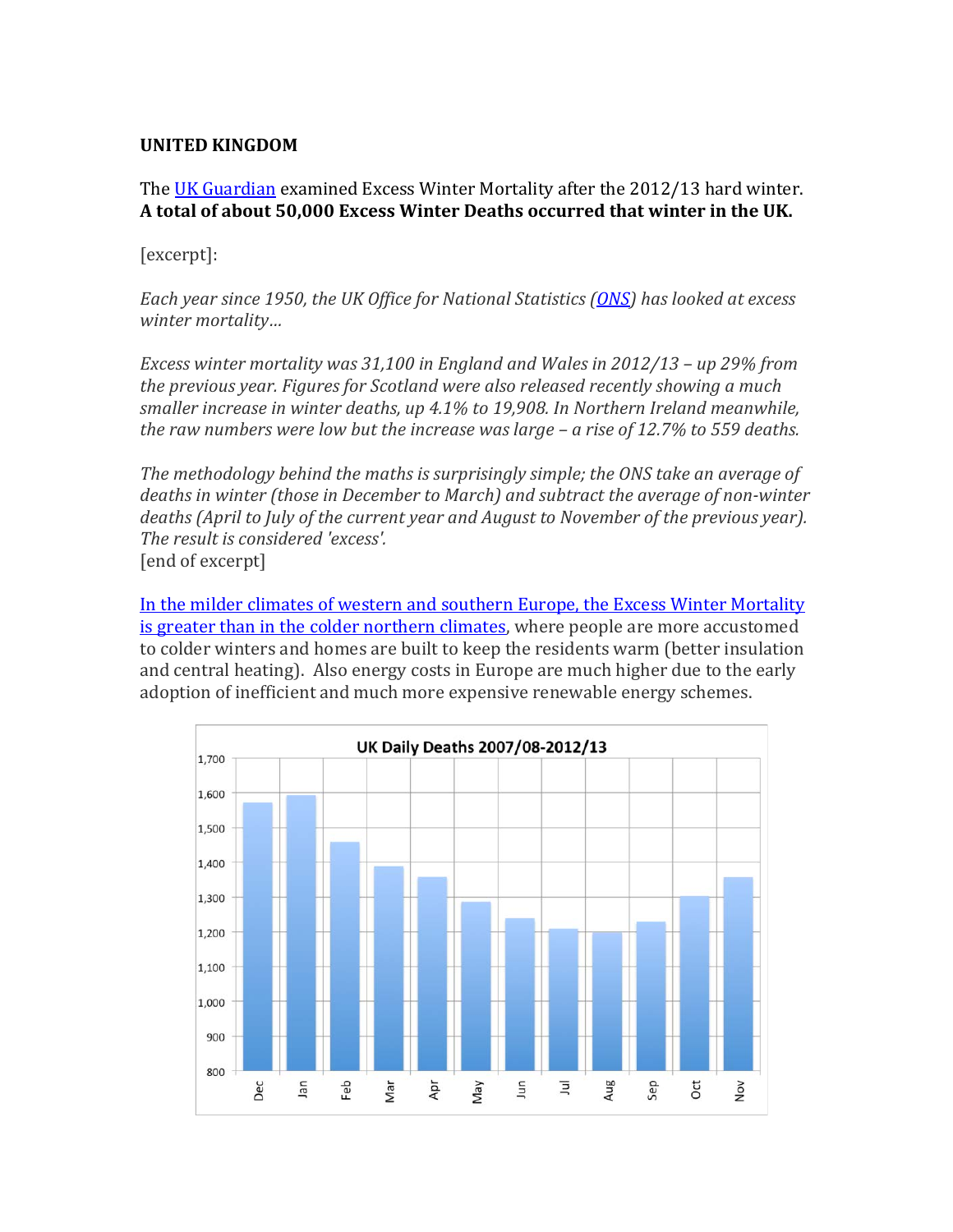#### **UNITED STATES**

Similarly, **the USA death rate in January and February is more than 1000 deaths per day greater than in July and August.**

Indur M. Goklany wrote in 2009 [excerpt]:

*Data from the US National Center for Health Statistics for 2001-2008, shows that on average 7,200 Americans died each day during the months of December, January, February and March, compared to the average 6,400 who died daily during the rest of the year. In 2008, there were 108,500 'excess' deaths during the 122 days in the cold months (December to March).*

[end of excerpt]



## **MORE RECORD LOWS THAN HIGHS IN USA**

Despite claims that extreme heat in increasing and cold decreasing, the data the unadjusted state extreme temperature data shows the opposite.

23 of the state all-time record highs occurred in the 1930s and 38 before 1960. **There have been more record lows since the 1940s than record highs.**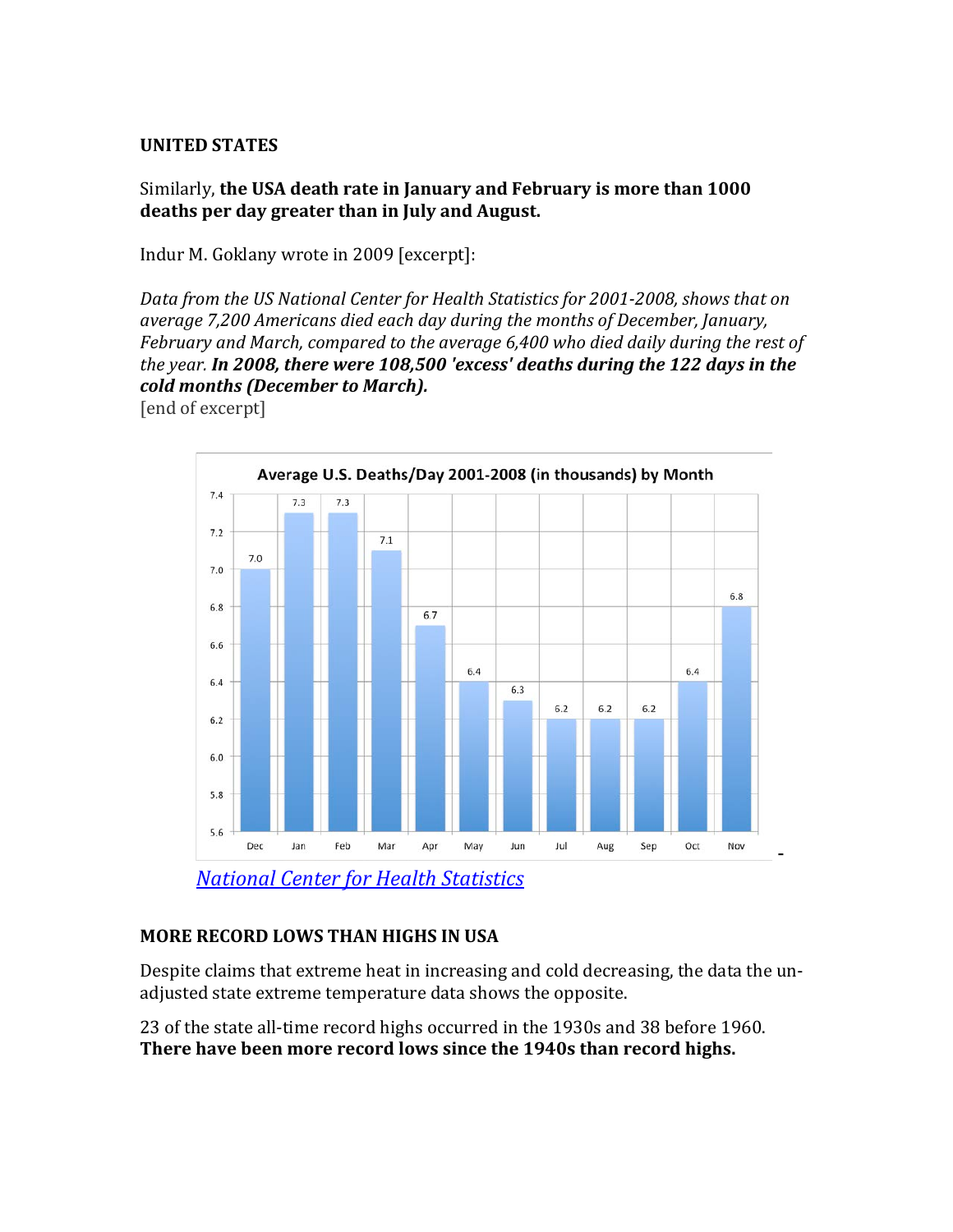

 *Source: Dr. John Christy, Senate and House Testimony*

## **CANADA**

Statistics Canada also [reports](http://www5.statcan.gc.ca/cansim/a05?lang=eng&id=1020502) deaths by month. **The graph below shows that the Canadian death rate in January is more than 100 deaths/day greater than in**  August, for the years 2007 to 2011. See mor[e here.](http://www.friendsofscience.org/index.php?id=712#Health)